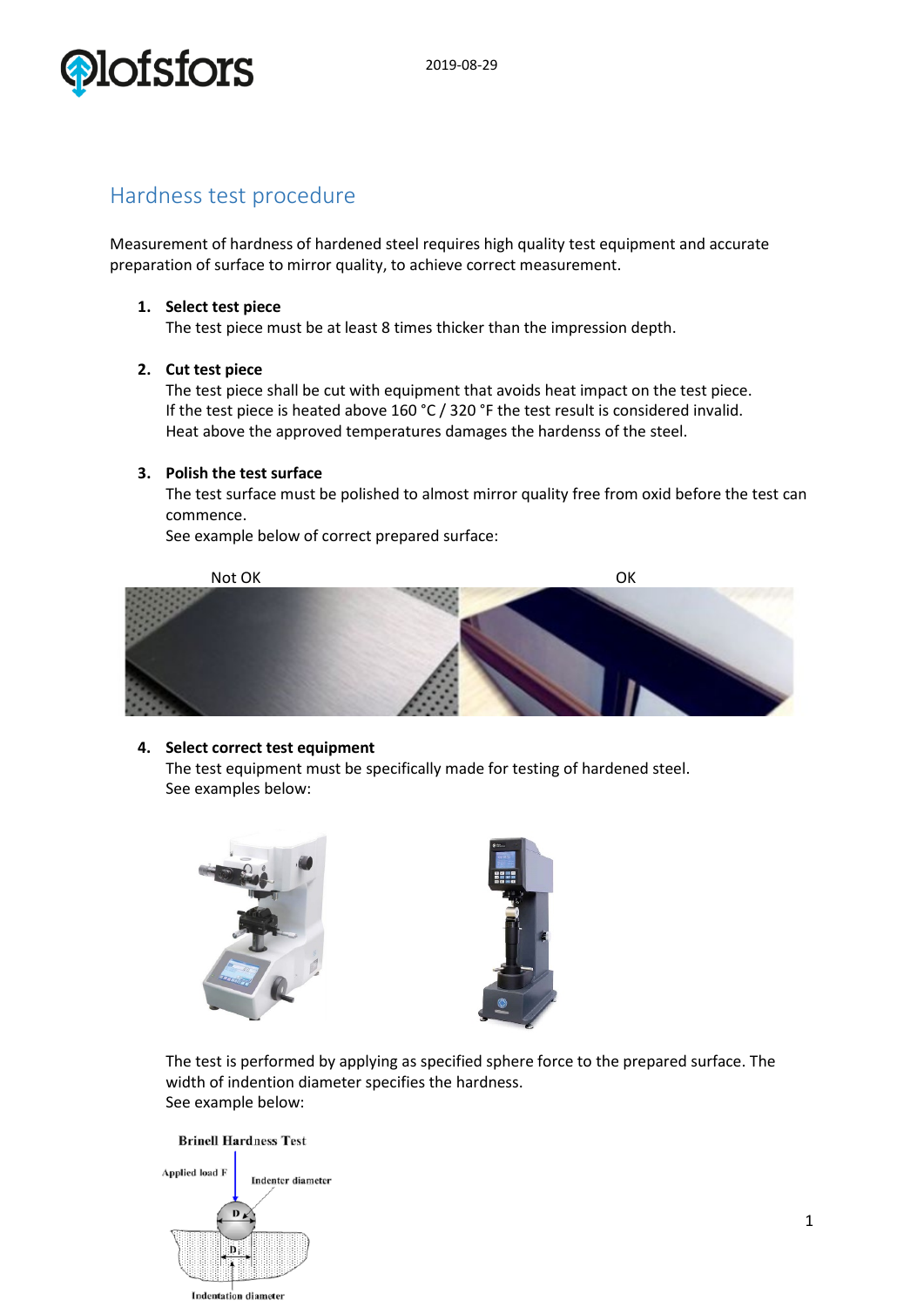

The test shall be performed with a calibrated Brinell test equipment. With a 10 mm hard metal ball forced into the surface 0,5-1 mm below the surface of the sheet metal, and with a force of 3 000 kg. The angle must be 90 degrees against the test surface.

## **NOTE!!!**

Portable and manual test equipment is not accurate enough to get a trustworthy result and therefore not allowed as measurement equipment. See examples below: